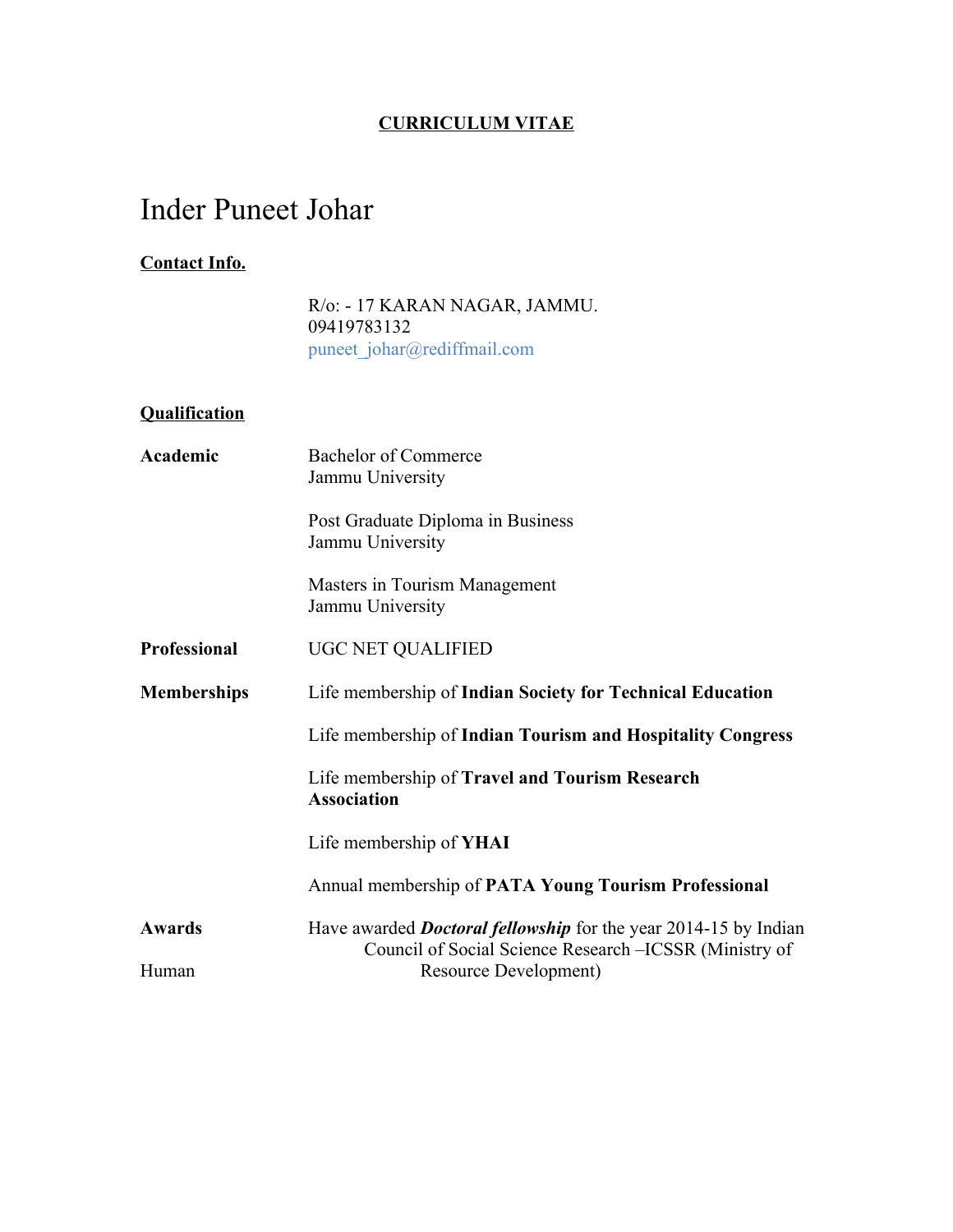## **Short Term Courses/Training**

|                               | <b>Three week UGC HRDC Orientation course AT HRDC</b><br>University of Jammu from 04 Dec 2017 to 31 Dec 2017                                    |
|-------------------------------|-------------------------------------------------------------------------------------------------------------------------------------------------|
|                               | <b>Three week Refresher course on Research Methodology</b><br>organized by School of Business Studies, Central University of<br>Jammu           |
|                               | <b>Two weeks Faculty Development Program</b> organized by Ladakh<br>University from 15-25 April 2021.                                           |
|                               | <b>One Week Faculty Development Program</b> organized by Ladakh<br>University from 15-21 October 2021                                           |
|                               | Have attended two day workshop on "Practicing Responsible"<br>Tourism" organized by Eco Tourism Society of India                                |
|                               | Have done "Computer Reservation System- Amadeus" from TMI<br>Academy of Travel Management & Training with Grade A.                              |
|                               | Have done training in "Soft Skills for Airport Facilitation Staff<br>(SSAFS) training program" from SR Solutions.                               |
| 2004-15                       | Have successfully completed 06 weeks On the Job Training at<br><b>Antrek Tours and Travels (P) Ltd, Manali</b> from<br>June<br><b>July 2015</b> |
| Academic<br><b>Experience</b> | Working as <i>Assistant Professor</i> in the department of Travel and<br>Tourism, University of Ladakh from August 2019 till date               |
|                               | Worked as <i>Assistant Professor</i> in the department of Travel and Tourism,<br>University of Kashmir from Oct 2015- August 2019               |
|                               | Worked as a <i>visiting faculty</i> at the School for Hospitality and Tourism,<br>University of Jammu for session 2010 and 2013                 |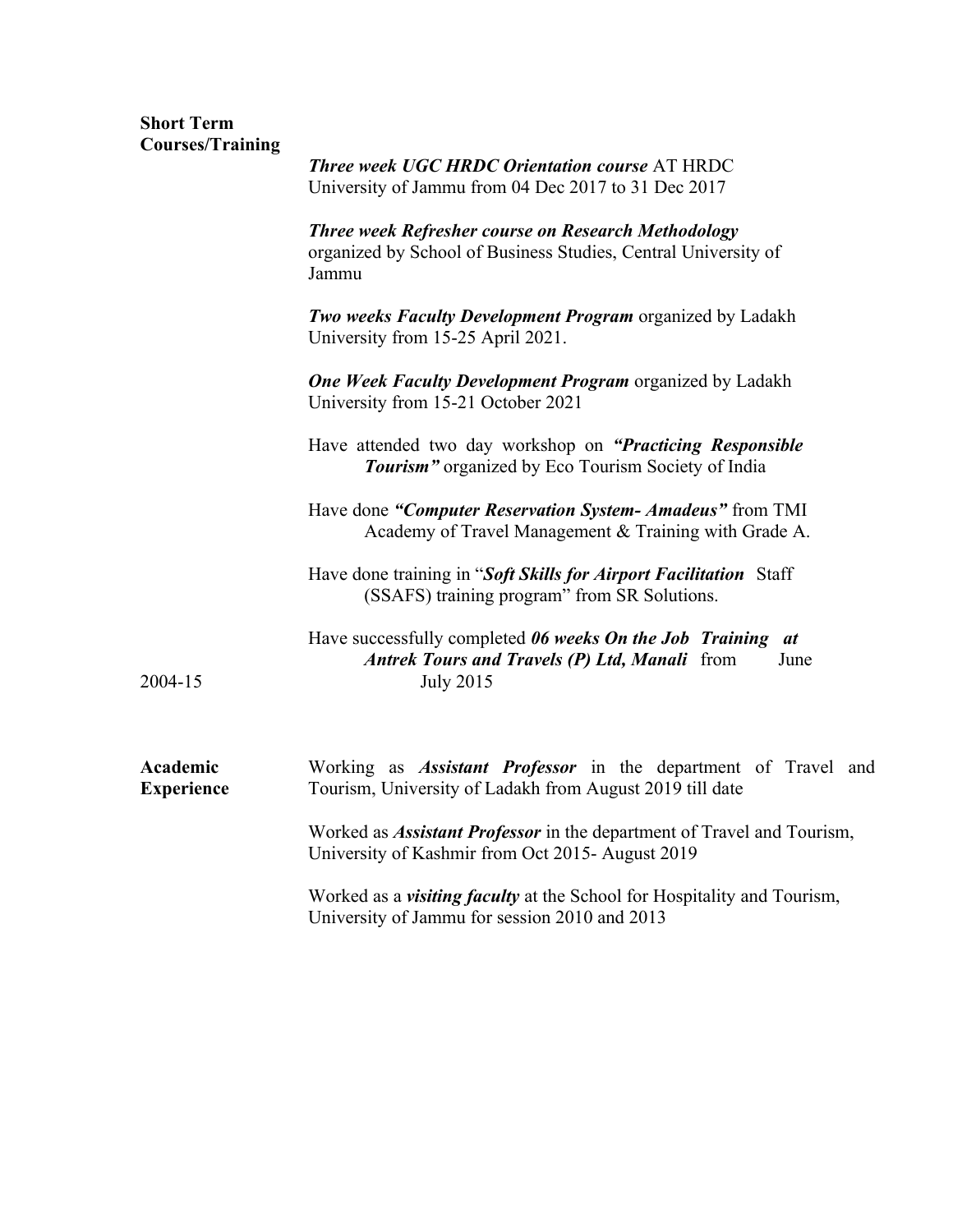| Corporate<br><b>Experience</b>               | Worked in Indo Asia Tours Pvt Ltd, Gurgaon as Assistant<br>2005<br>till<br>from<br>June<br>2010.<br><b>Manager</b><br>January<br>(A destination management company) |
|----------------------------------------------|---------------------------------------------------------------------------------------------------------------------------------------------------------------------|
|                                              | Worked in Uni Travel Hub, Jammu as Business Development<br><b>Manager</b> from January 2010 till December 2010.<br>(A destination management company)               |
| 2012 till                                    | Worked as <i>Manager J&amp;K</i> in a Destination management company<br>Holiday Links Pvt Ltd on B2C online sales from<br>January<br>Dec 2012                       |
| $\&$                                         | Worked in <i>Inbound Tour Operations</i> in American, Germany, and<br>Holland, Russia, Poland Market & handling major groups<br>FIT'S'.                             |
| Research<br><b>Experience</b>                | Worked as Project Fellow in a UGC Major <b>Research Project</b> in the<br>School for Hospitality and Tourism Management from December<br>2010 till October 2011     |
| <b>Management</b><br><b>Skills/Abilities</b> | <b>Coordinator</b> of the department of Travel<br>and Tourism,<br>University of Kashmir from 2015-2019                                                              |
|                                              | <b>Coordinator</b> of the department of Travel and Tourism, University<br>of Ladakh since 2019 till date                                                            |
|                                              | <b>Chairman</b> , BOS, Department of Travel and Toursim, Leh Campus,<br>University of Ladakh                                                                        |
|                                              | <b>Coordinator</b> Leh Campus, University of Kashmir from 2015 till<br>2019                                                                                         |
|                                              | <b>Coordinator</b> of Examinations, University of Kashmir for Ladakh<br>from 2016 till August 2019                                                                  |
|                                              | <b>Coordinator</b> of Examination, Leh Campus, University of Ladakh<br>from August 2019 till date                                                                   |
|                                              | <b>Coordinator</b> for Online classes for Leh Campus, University of<br>Ladakh                                                                                       |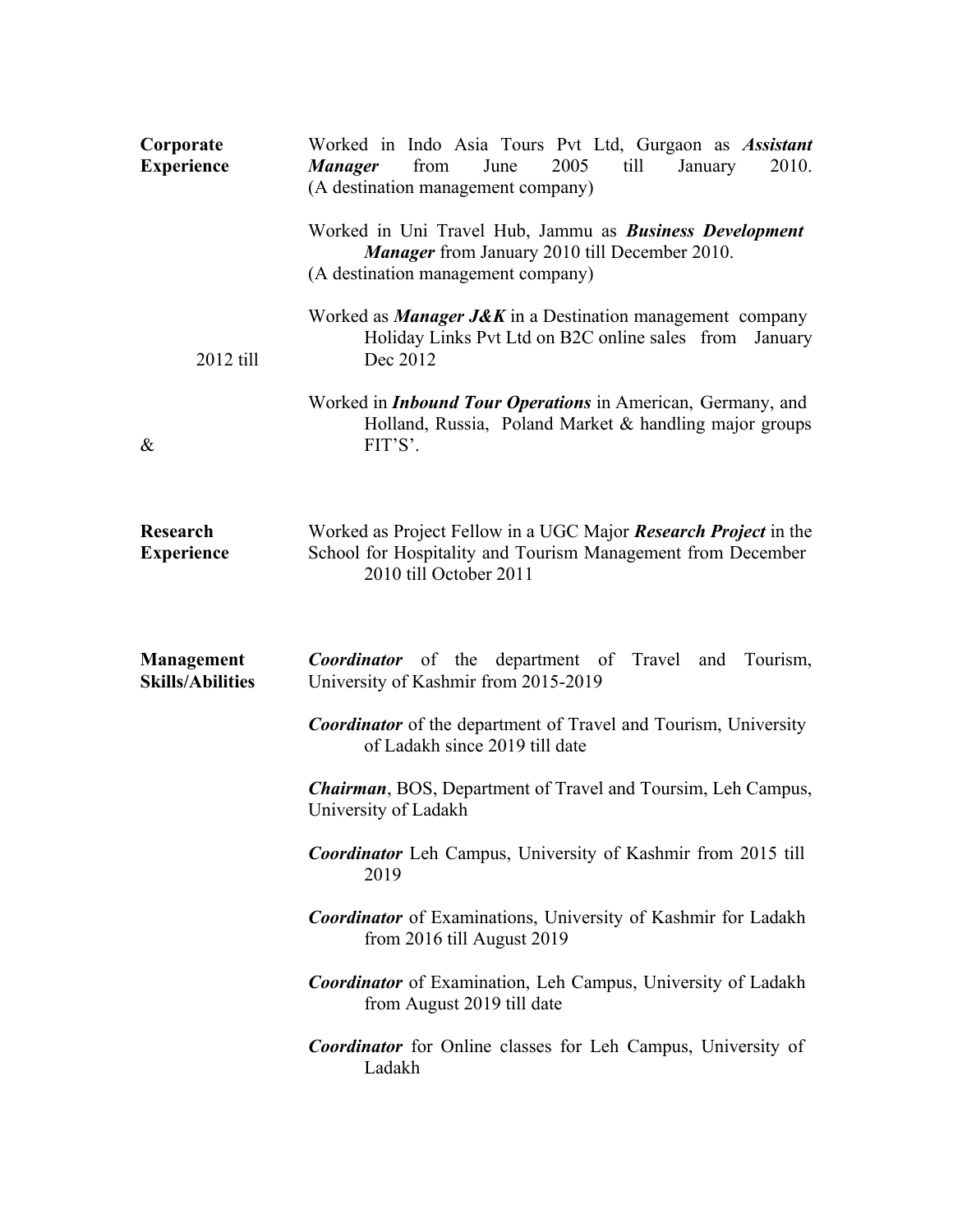| 21 and                                             | <b>Coordinator</b> for Training and Placement of department of Travel<br>and Tourism, University of Ladakh for the session<br>$2020 -$<br>2021-22                                                                              |
|----------------------------------------------------|--------------------------------------------------------------------------------------------------------------------------------------------------------------------------------------------------------------------------------|
|                                                    | <b>Organizer</b> for Two weeks Faculty Development Program organized by<br>Ladakh University from 15-25 April 2021.                                                                                                            |
|                                                    | <b>Organizer</b> for One Week Faculty Development Program organized by<br>Ladakh University from 15-21 October 2021                                                                                                            |
|                                                    | In charge of the National Study Tour for the department of Travel<br>and Tourism for the year 2021                                                                                                                             |
| Project in<br>Humanitarian<br>International, India | <b>Organizer</b> for one day workshop on the theme "Drawing through<br>the Ages" under the Art Eco2021- A Socio Cultural<br>with<br>collaboration<br>St. Peterburg<br>centre<br>for<br>Russia<br>Shryancy<br>and<br>Programme, |
| Francaise                                          | <b>Organizer</b> for one day workshop on Importance of Foreign<br>language in Tourism in collaboration with Alliance<br>Chandigarh, India                                                                                      |
| Paper<br><b>Publication</b>                        | "Medical Tourism: History, Global Scenario and Indian<br><b>Perspectives</b> " in Growth of the Medical Tourism Industry<br>and Its Research and Opportunities ISBN:9781799834274<br>(Scopus Indexed)                          |
| ISSN:                                              | "Effect of Rural Credit Agencies and Mental Health of the<br>Borrowers" Published in Modern Thamizh Research, 2021<br>2321-984X (UGC Care Listed)                                                                              |
| <b>Papers</b><br><b>Presentation</b><br>and        | "Role of tour guides in construe destination image in economic<br>revival and confidence building" at International conference on<br>Sustainable Destination Excellence: Rebuilding from Crisis<br>Disasters.                  |
| Conference                                         | "Repositioning Jammu and Kashmir as a tourist destination: A<br>case of Post Disaster impact on Tourism" at 5 <sup>th</sup> India<br>International Hotel, Travel & Tourism Research                                            |
|                                                    | "Sustainable Marketing Strategies for the Indian Hospitality                                                                                                                                                                   |